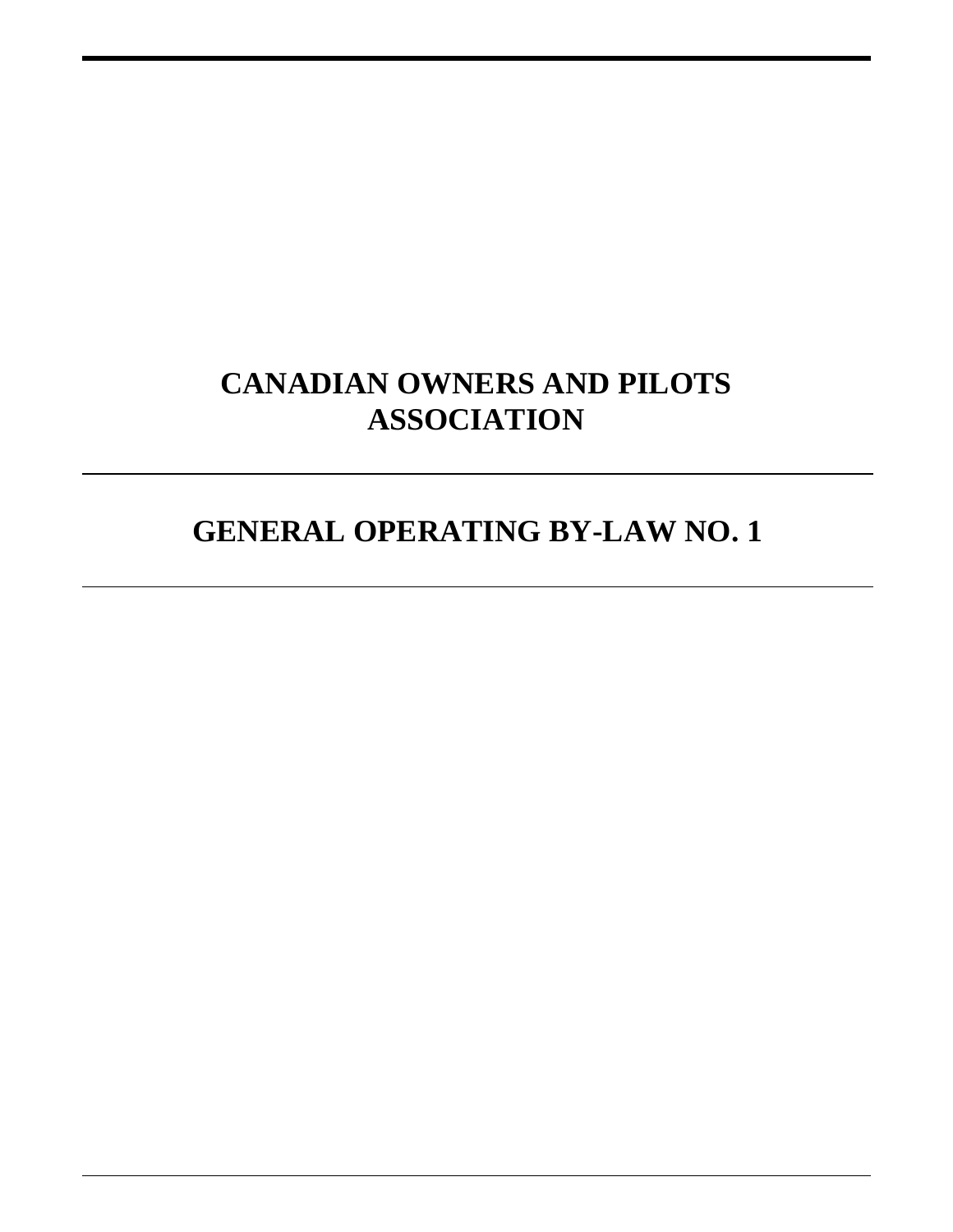## **GENERAL OPERATING BY-LAW NO.1**

A By-law relating generally to the conduct of the affairs of

# CANADIAN OWNERS AND PILOTS ASSOCIATION

(the "Corporation")

# **INDEX**

| 1.01 |  |
|------|--|
| 1.02 |  |
|      |  |
| 2.01 |  |
| 2.02 |  |
| 2.03 |  |
| 2.04 |  |
| 2.05 |  |
|      |  |
| 3.01 |  |
| 3.02 |  |
| 3.03 |  |
| 3.04 |  |
|      |  |
| 4.01 |  |
| 4.02 |  |
| 4.03 |  |
| 4.04 |  |
| 4.05 |  |
| 4.06 |  |
| 4.07 |  |
| 4.08 |  |
| 4.09 |  |
| 4.10 |  |
| 4.11 |  |
| 4.12 |  |
| 4.13 |  |
| 4.14 |  |
|      |  |
| 5.01 |  |
| 5.02 |  |
| 5.03 |  |
| 5.04 |  |
| 5.05 |  |
|      |  |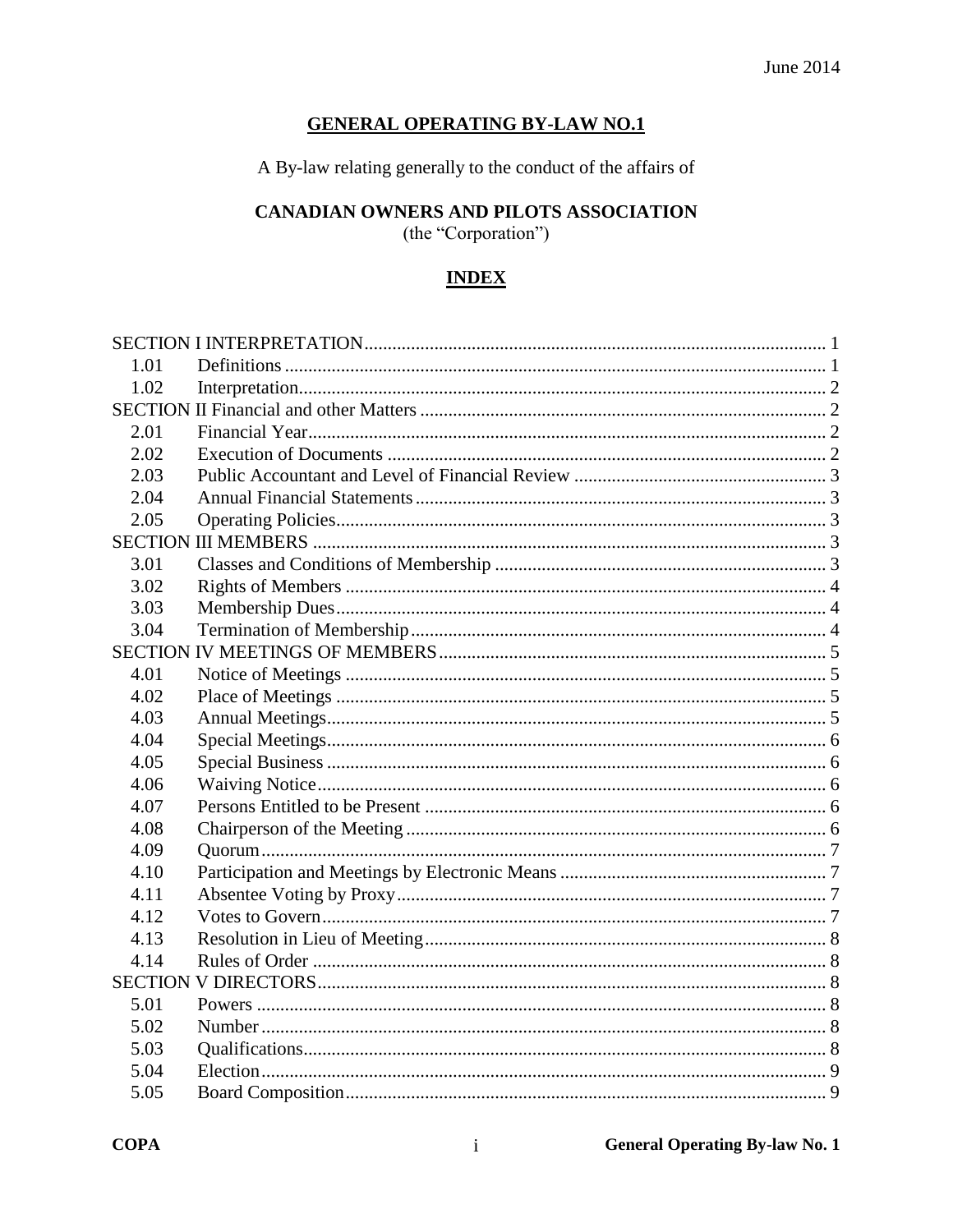| 5.06  |  |
|-------|--|
| 5.07  |  |
| 5.08  |  |
| 5.09  |  |
| 5.10  |  |
| 5.11  |  |
| 5.12  |  |
| 5.13  |  |
| 5.14  |  |
|       |  |
| 6.01  |  |
| 6.02  |  |
| 6.03  |  |
| 6.04  |  |
| 6.05  |  |
| 6.06  |  |
| 6.07  |  |
| 6.08  |  |
|       |  |
| 7.01  |  |
| 7.02  |  |
| 7.03  |  |
| 7.04  |  |
|       |  |
| 8.01  |  |
| 8.02  |  |
| 8.03  |  |
| 8.04  |  |
|       |  |
| 9.01  |  |
| 9.02  |  |
| 9.03  |  |
| 9.04  |  |
| 9.05  |  |
|       |  |
| 10.01 |  |
| 10.02 |  |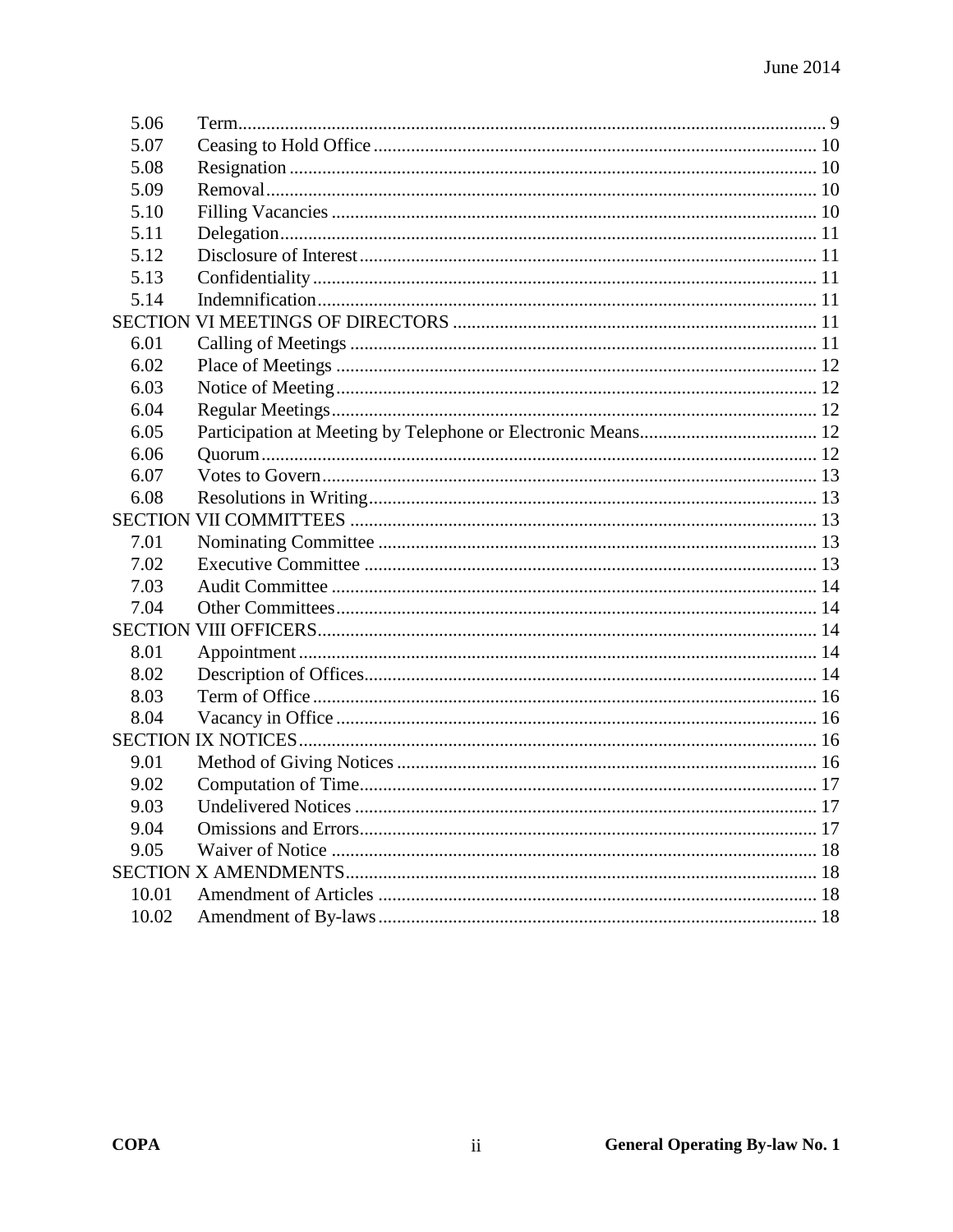#### **GENERAL OPERATING BY-LAW NO. 1**

A By-law relating generally to the conduct of the affairs of

#### **CANADIAN OWNERS AND PILOTS ASSOCIATION**

(the "Corporation")

## **SECTION I INTERPRETATION**

#### <span id="page-3-1"></span><span id="page-3-0"></span>**1.01 Definitions**

In this By-law and all other By-laws and resolutions of the Corporation, unless the context otherwise requires:

- (a) "Act" means the *Canada Not-for-Profit Corporations Act*, S.C. 2009, c. 23, including any regulations made pursuant to the Act and any statute or regulations that may be substituted, as amended from time to time.
- (b) "Articles" means the original or restated articles of incorporation or articles of amendment, amalgamation, continuance, reorganization, arrangement or revival of the Corporation.
- (c) "Board" means the board of directors of the Corporation.
- (d) "By-laws" means this by-law and all other by-laws of the Corporation as amended and which are, from time to time, in force and effect.
- (e) "Director" means a member of the Board.
- (f) "Eastern Canada" shall refer to any location east of the Manitoba-Ontario border or an extension thereof.
- (g) "Member" means a member of the Corporation.
- (h) "Members" or "Membership" means the collective membership of the Corporation.
- (i) "Officer" means an officer of the Corporation.
- (j) "Ordinary Resolution" means a resolution passed by a majority of the votes cast on that resolution.
- (k) "Regulations" means the regulations made under the Act, as amended, restated or in effect from time to time.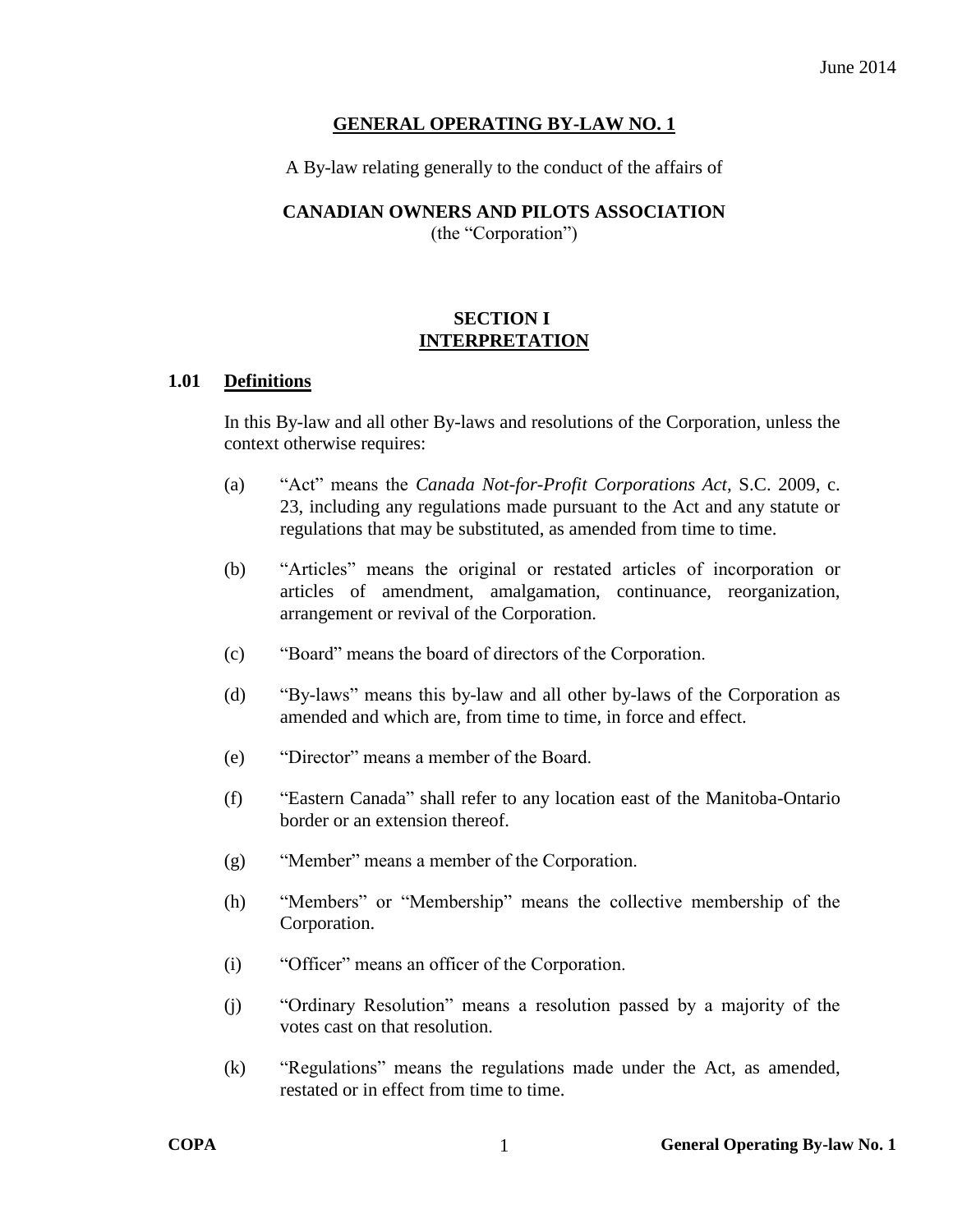- (l) "Special Resolution" means a resolution passed by a majority of not less than two thirds (2/3) of the votes cast on that resolution.
- (m) "Western Canada" shall refer to any location west of the Manitoba-Ontario border or an extension thereof.

## <span id="page-4-0"></span>**1.02 Interpretation**

In the interpretation of this By-law, unless the context otherwise requires, the following rules shall apply:

- (a) except where specifically defined herein, all terms contained herein and which are defined in the Act shall have the meanings given to such terms in the Act;
- (b) words importing the singular number only will include the plural and *vice versa*;
- (c) the word "person" will include an individual, sole proprietorship, partnership, unincorporated association, body corporate, and a natural person;
- (d) the headings used in the By-law are inserted for reference purposes only and are not to be considered or taken into account in construing the terms or provisions thereof or to be deemed in any way to clarify, modify or explain the effect of any such terms or provisions;
- (e) the By-laws of the Corporation will be strictly interpreted at all times in accordance with and subject to the purposes contained in the Articles.

## **SECTION II FINANCIAL AND OTHER MATTERS**

## <span id="page-4-2"></span><span id="page-4-1"></span>**2.01 Financial Year**

Unless otherwise changed by resolution of the Board, the financial year end of the Corporation shall be the  $31<sup>st</sup>$  day of December in each year.

## <span id="page-4-3"></span>**2.02 Execution of Documents**

Deeds, transfers, assignments, contracts, obligations and other instruments in writing requiring execution by the Corporation may be signed by any two (2) of its Officers or Directors. In addition, the Board may from time to time direct the manner in which and the person or persons by whom a particular document or type of document shall be executed. Any person authorized to sign any document may affix the corporate seal (if any) to the document. Any signing Officer may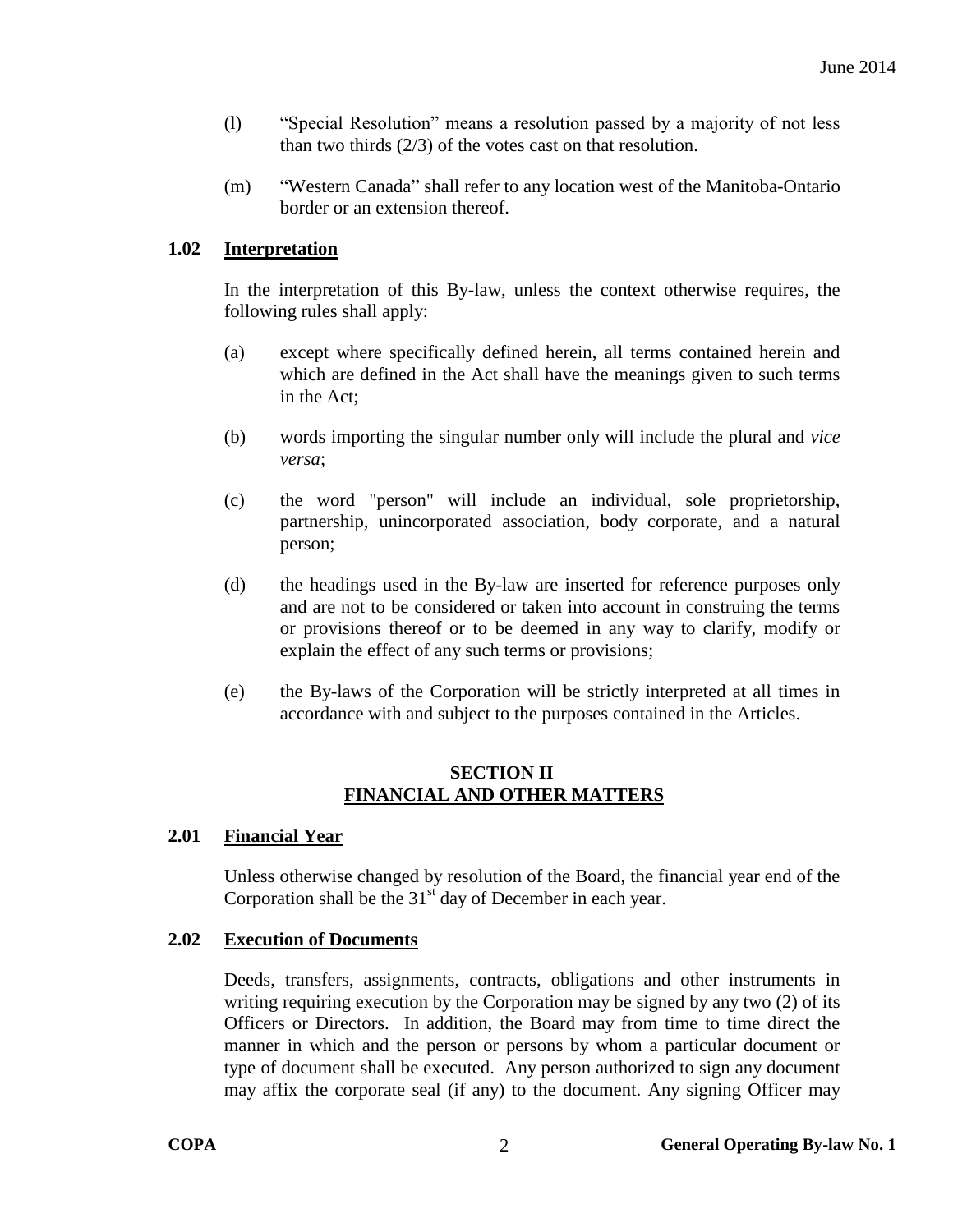certify a copy of any instrument, resolution, By-law or other document of the Corporation to be a true copy thereof.

#### <span id="page-5-0"></span>**2.03 Public Accountant and Level of Financial Review**

The Corporation shall be subject to the requirements relating to the appointment of a public accountant and level of financial review required by the Act.

#### <span id="page-5-1"></span>**2.04 Annual Financial Statements**

The Corporation shall give notice to the Members stating that the annual financial statements and any other documents required by the Act are available at the registered office of the Corporation between 21 to 60 days before the day on which an annual meeting of Members is held or before the day on which a written resolution in lieu of an annual meeting is signed and any Member may, on request, obtain a copy free of charge at the registered office, by prepaid mail, or by email.

#### <span id="page-5-2"></span>**2.05 Operating Policies**

The Board may adopt, amend, or repeal by resolution such operating policies that are not inconsistent with the By-laws of the Corporation relating to such matters as terms of reference of committees, duties of Officers, Board code of conduct and conflict of interest as well as procedural and other requirements relating to the Bylaws as the Board may deem appropriate from time to time. Any operating policy adopted by the Board will continue to have force and effect until amended, repealed, or replaced by a subsequent resolution of the Board.

#### **SECTION III MEMBERS**

## <span id="page-5-4"></span><span id="page-5-3"></span>**3.01 Classes and Conditions of Membership**

Pursuant to the Articles, there shall be one (1) class of Members in the Corporation. Membership in the Corporation shall be available to individuals and corporations wishing to further the objects of the Corporation who have applied for and been accepted into membership in the Corporation by resolution of the Board or in such other manner as may be determined by the Board.

Membership may be further divided into subcategories of membership as described in the Corporation's operating policies. Each subcategory shall receive the services and pay the membership fee set out in the operating policies.

If not an individual, Members of the Corporation are required to notify the Corporation in writing of the name of the individual designated by the Member to act as its delegate and to vote on its behalf. Voting privileges shall generally be exercised by the Principal/Owner of the Member or such person's designate. A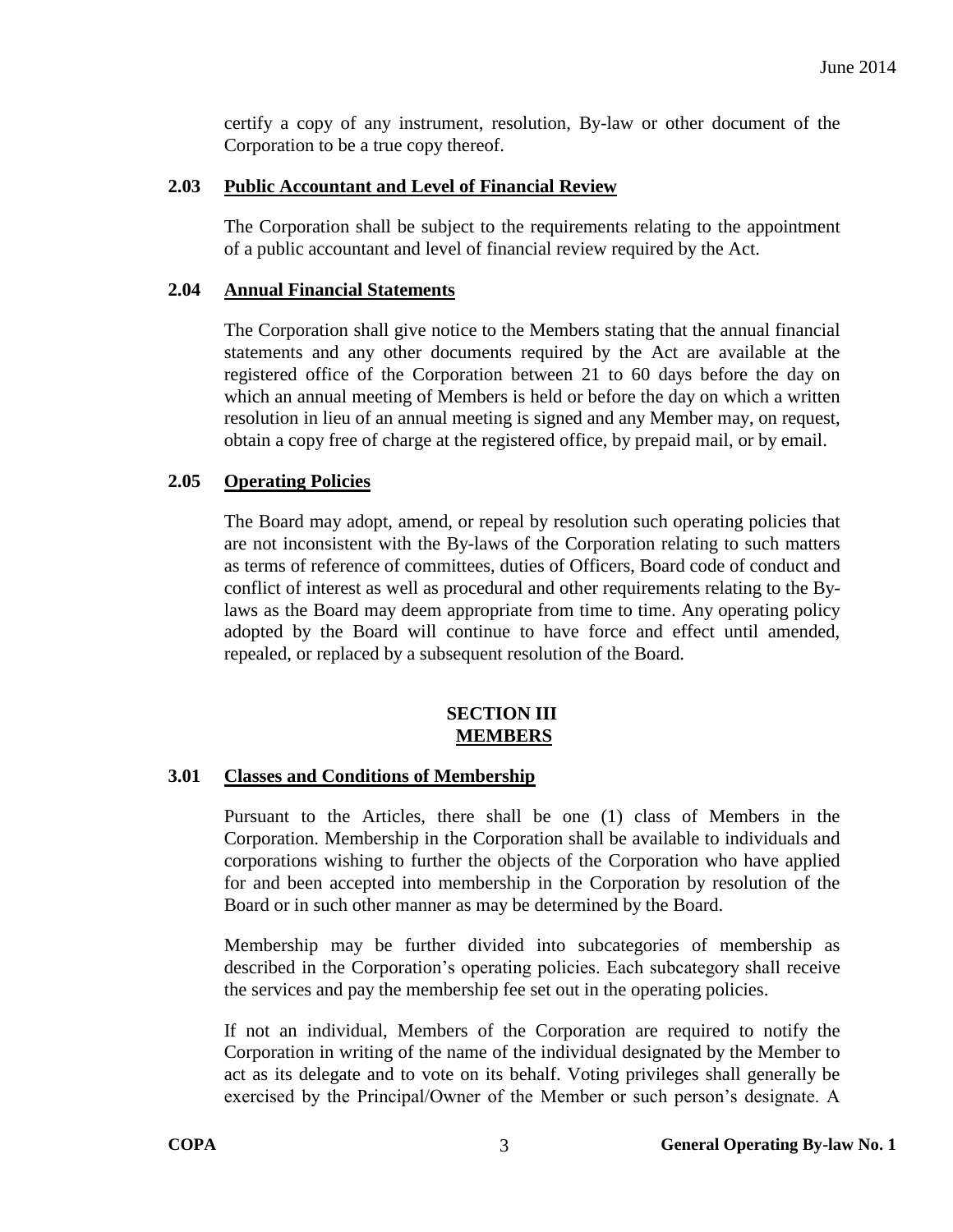Member may change its delegate and/or alternate delegate by written notice to the Corporation.

### <span id="page-6-0"></span>**3.02 Rights of Members**

A Member of the Corporation shall have the right to receive notice of, attend, speak and participate at all meetings of Members and the right to one (1) vote at all meetings of Members.

#### <span id="page-6-1"></span>**3.03 Membership Dues**

The Directors may require Members to pay annual membership dues and may determine the manner in which the dues are to be paid. Members shall be notified in writing or by email of the membership dues, if any, at any time payable by them and, if any are not paid by the end of the month in which his or her membership term expires, as the case may be, the Members in default shall thereupon cease to be Members of the Corporation.

#### <span id="page-6-2"></span>**3.04 Termination of Membership**

Membership in the Corporation is terminated when:

- (a) the Member dies;
- (b) the Member resigns by delivering a written resignation to the Chair of the Board in which case such resignation shall be effective on the date specified in the resignation;
- (c) the Member's term of membership expires, if any;
- (d) the Member fails to pay membership dues in accordance with section 3.03;
- (e) the Member is removed by way of a Special Resolution of the Members; or
- (f) the Corporation is liquidated or dissolved under the Act.

Subject to the Articles, upon any termination of membership, the rights of the Member, including any rights in the property of the Corporation, automatically cease to exist. Where a person is no longer a Member, then such person shall be deemed to have also automatically resigned as a Director, an Officer and/or a committee member, as applicable, provided that the Board may, in its discretion, subsequently re-appoint such individual if the Board deems it appropriate in the circumstances.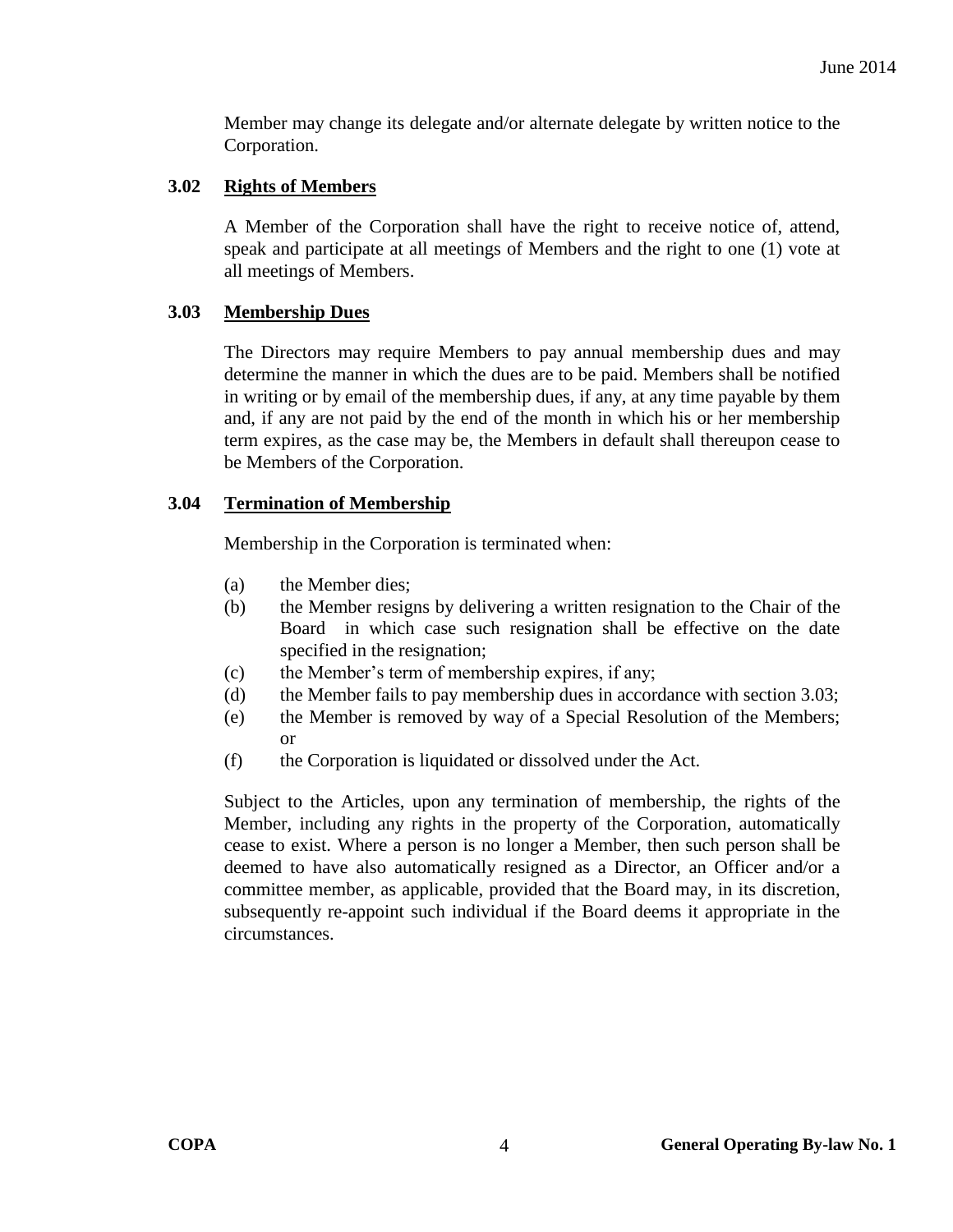#### **SECTION IV MEETINGS OF MEMBERS**

#### <span id="page-7-1"></span><span id="page-7-0"></span>**4.01 Notice of Meetings**

In accordance with and subject to the Act, notice of the time and place of a meeting of Members shall be given to each Member entitled to vote at the meeting by the following means:

- (a) by mail, courier or personal delivery to each Member entitled to vote at the meeting, during a period of 21 to 60 days before the day on which the meeting is to be held;
- (b) publication in the Corporation's membership publication; or
- (c) by telephonic, electronic or other communication facility to each Member entitled to vote at the meeting, during a period of 21 to 35 days before the day on which the meeting is to be held.

Where the Corporation provides notice electronically, as referred to in section [4.01\(c\),](#page-7-1) and if a Member requests that notice be given by non-electronic means, the Corporation shall give notice of the meeting to the Member so requesting in the manner set out in section [4.01\(a\).](#page-7-1)

Notice of a meeting of Members shall also be given to each Director and to the public accountant of the Corporation during a period of 21 to 60 days before the day on which the meeting is to be held. Notice of any meeting of Members at which special business is to be transacted shall state the nature of that business in sufficient detail to permit the Member to form a reasoned judgment on the business and provide the text of any Special Resolution or By-law to be submitted to the meeting. The Directors may fix a record date for determination of Members entitled to receive notice of any meeting of Members in accordance with the requirements of section 161 of the Act.

#### <span id="page-7-2"></span>**4.02 Place of Meetings**

Meetings of Members may be held at any place within Canada as the Board may determine.

#### <span id="page-7-3"></span>**4.03 Annual Meetings**

An annual meeting of Members shall be held at such time in each year, as the Board may from time to time determine, provided that the annual meeting must be held not later than 15 months after holding the preceding annual meeting and no later than 6 months after the end of the Corporation's preceding fiscal year. The annual meeting shall be held for the purpose of considering the financial statements and reports of the Corporation required by the Act to be presented at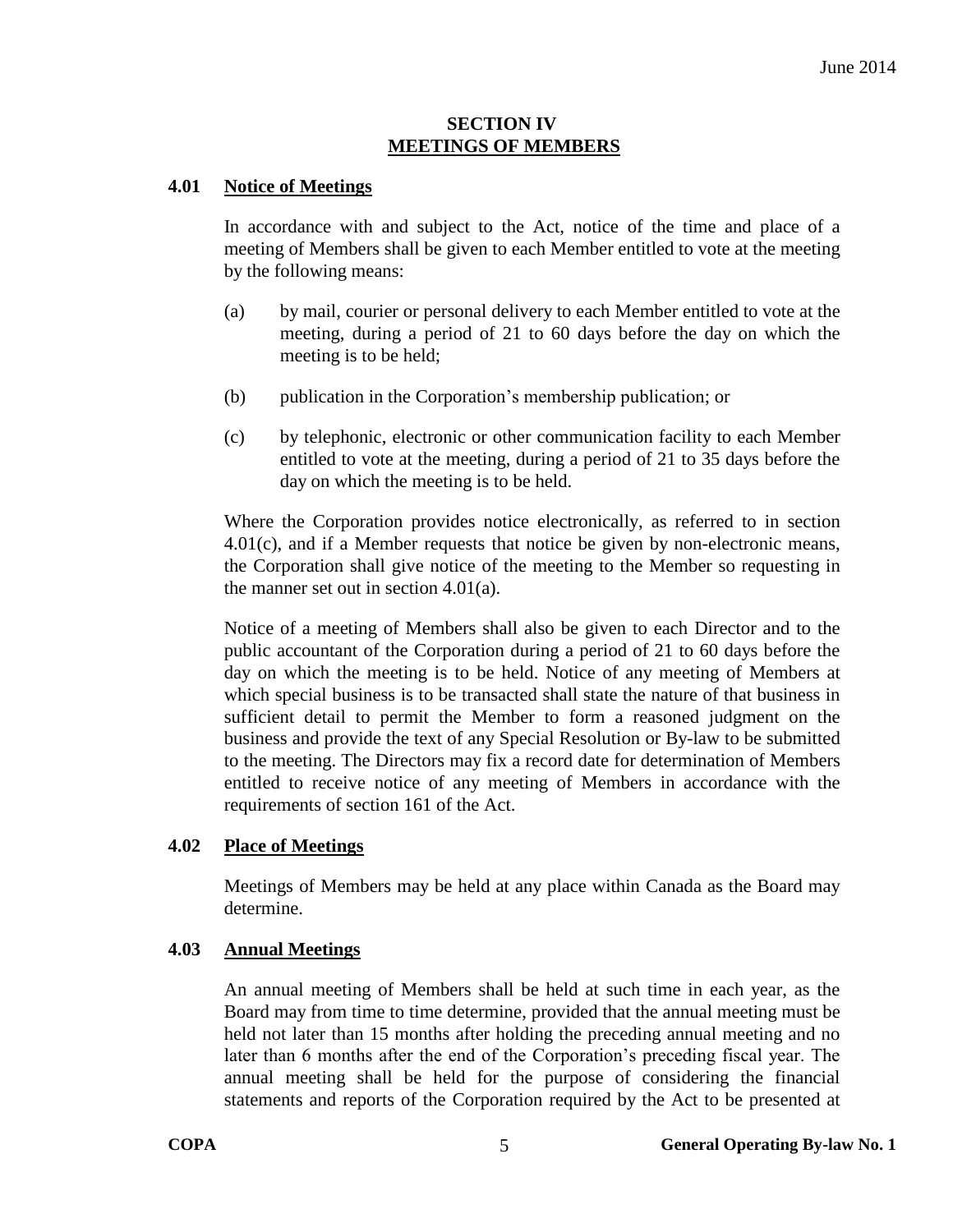the meeting, electing Directors, appointing the public accountant and transacting such other business as may properly be brought before the meeting or is required under the Act.

### <span id="page-8-0"></span>**4.04 Special Meetings**

The Board may at any time call a special meeting of Members for the transaction of any business which may properly be brought before the Members. On written requisition by Members carrying not less than five percent (5%) of the votes that may be cast at a meeting of Members sought to be held, the Board shall call a special meeting of Members, unless the exceptions in the Act are met. If the Directors do not call a meeting within twenty-one (21) days of receiving the requisition, any Member who signed the requisition may call the meeting.

#### <span id="page-8-1"></span>**4.05 Special Business**

All business transacted at a special meeting of Members and all business transacted at an annual meeting of Members, except consideration of the financial statements, public accountant's report, election of Directors and re-appointment of the incumbent public accountant, is special business.

#### <span id="page-8-2"></span>**4.06 Waiving Notice**

A Member and any other person entitled to attend a meeting of Members may in any manner and at any time waive notice of a meeting of Members, and attendance of any such person at a meeting of Members is a waiver of notice of the meeting, except where such person attends a meeting for the express purpose of objecting to the transaction of any business on the grounds that the meeting is not lawfully called.

## <span id="page-8-3"></span>**4.07 Persons Entitled to be Present**

The only persons entitled to be present at a meeting of Members shall be those entitled to vote at the meeting, the Directors and the public accountant of the Corporation and such other persons who are entitled or required under any provision of the Act, Articles or By-laws of the Corporation to be present at the meeting. Any other person may be admitted only on the invitation of the chair of the meeting or by Ordinary Resolution of the Members.

#### <span id="page-8-4"></span>**4.08 Chairperson of the Meeting**

The chairperson of Members' meetings shall be the Chair of the Board or a Vice-Chair of the Board if the Chair of the Board is absent or unable to act. In the event that the Chair of the Board and neither of the Vice-Chairs of the Board are absent, the Members who are present and entitled to vote at the meeting shall choose one of their number to chair the meeting.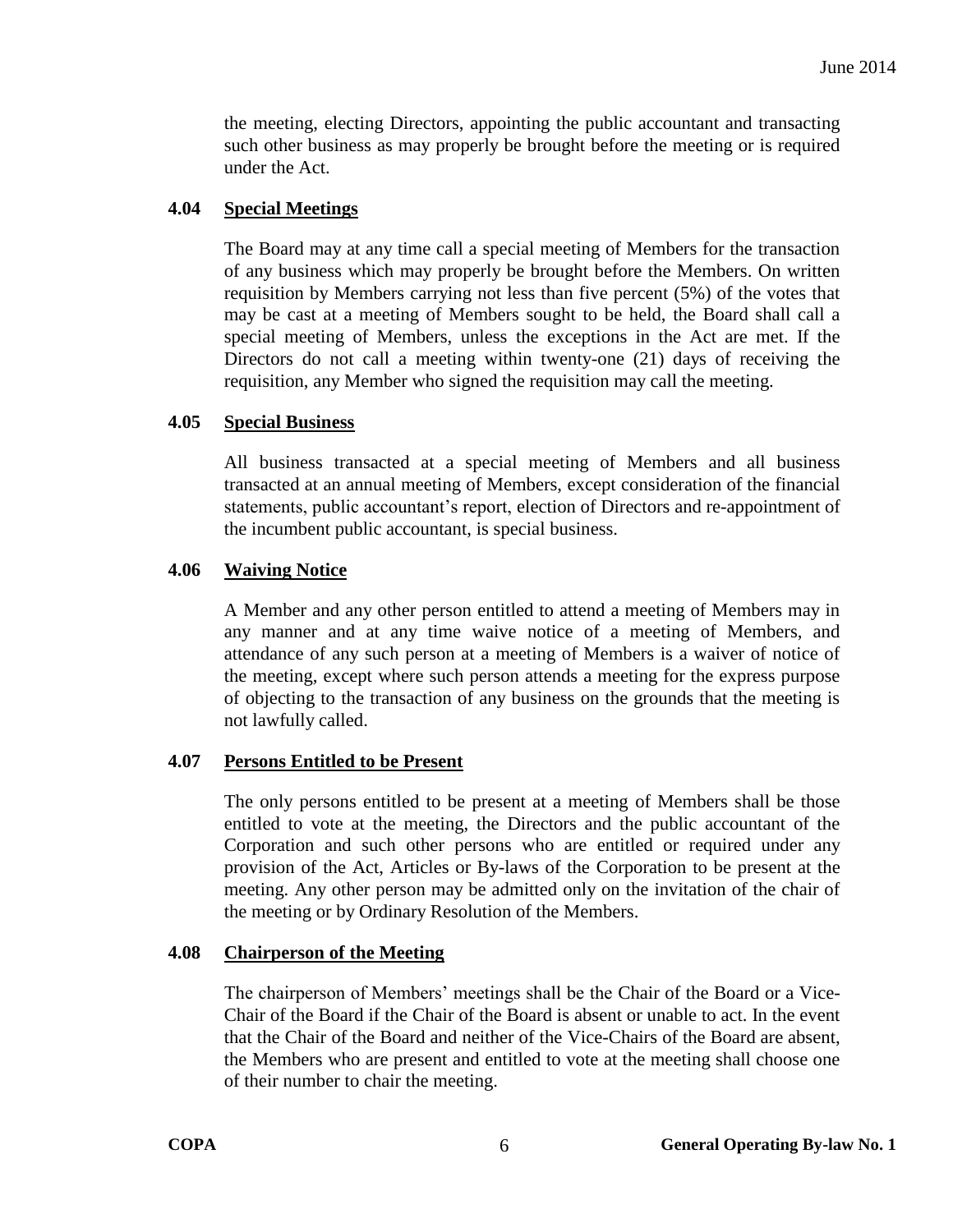## <span id="page-9-0"></span>**4.09 Quorum**

.

Subject to the Act, a quorum at any meeting of the Members shall be 30 Members. If a quorum is present at the opening of a meeting of Members, the Members present may proceed with the business of the meeting even if a quorum is not present throughout the meeting. For the purpose of determining quorum, a Member may be present in person, by proxy or, by telephonic and/or by other electronic means.

# <span id="page-9-1"></span>**4.10 Participation and Meetings by Electronic Means**

Meetings of members may not be held entirely by telephonic, an electronic or other communication facility and participation at meetings of members may not be by telephonic, electronic or other communication facility.

# <span id="page-9-2"></span>**4.11 Absentee Voting by Proxy**

Every Member entitled to vote at a meeting of Members may appoint a proxyholder, or one or more alternate proxyholders, who need not be a Member, to attend and act at the meeting in the manner and to the extent authorized by the proxy and with the authority conferred by it subject to the following:

- (a) a proxy is valid only at the meeting in respect of which it is given or at a continuation of the meeting after an adjournment;
- (b) a Member may revoke a proxy by depositing an instrument in writing executed by the Member in accordance with the Regulations;
- (c) a proxyholder or an alternate proxyholder has the same rights as the Member by whom they were appointed, including the right to speak at a meeting of Members in respect of any matter, to vote by way of ballot at the meeting, to demand a ballot at the meeting and, except where a proxyholder or alternate proxyholder has conflicting instructions from more than one Member, to vote at the meeting by way of a show of hands;
- (d) a proxy shall be in writing, executed by the Member or such Member's attorney and shall conform with the requirements of the Regulations; and
- (e) votes by proxy shall be collected, counted and reported in such manner as the chair of the meeting directs.

## <span id="page-9-3"></span>**4.12 Votes to Govern**

At any meetings of the Members, every question shall, unless otherwise provided by the Articles or By-laws or by the Act, be determined by a majority of the votes cast on the question. The chairperson of the meeting shall not vote at the first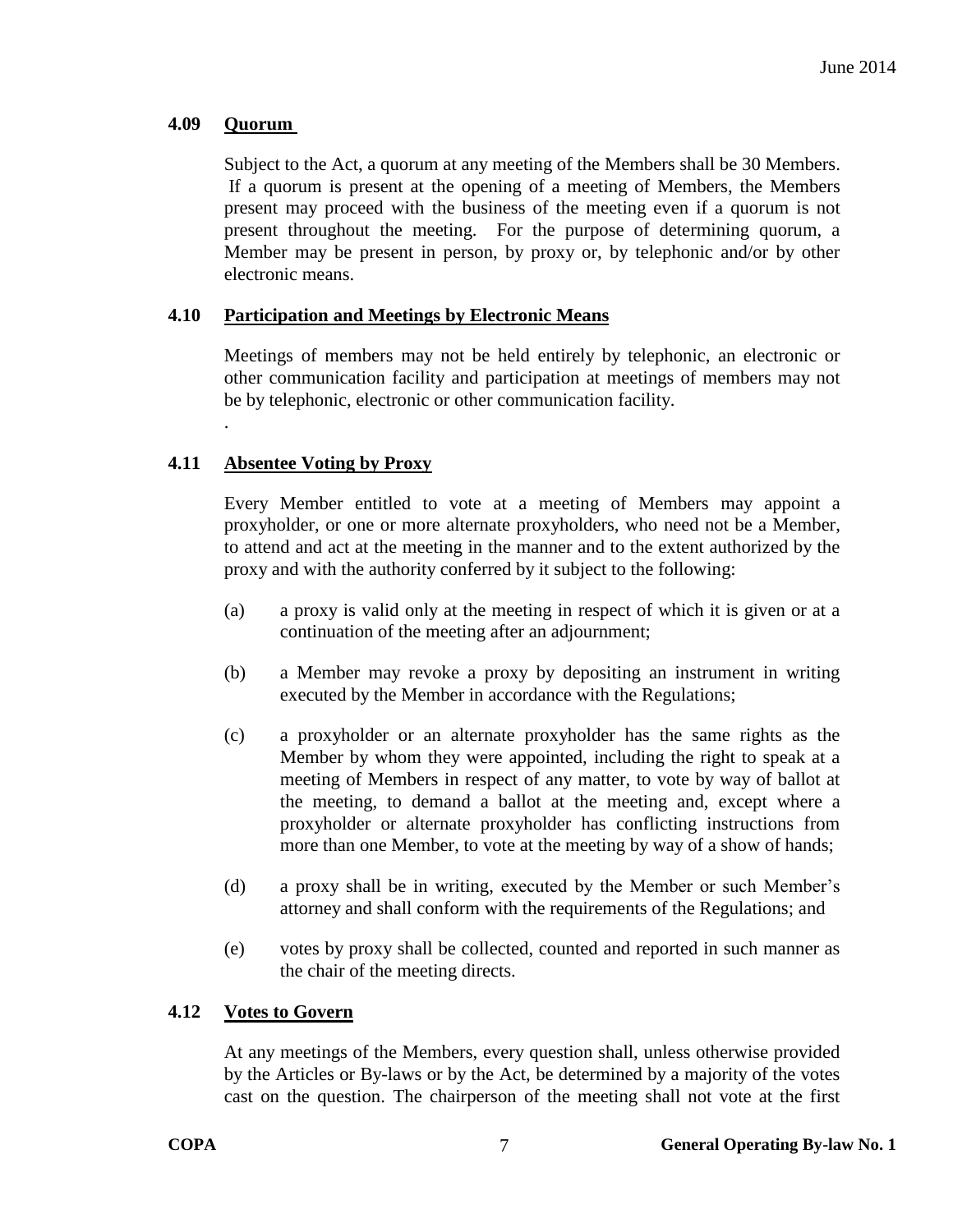instance. In case of an equality of votes, the chairperson of the meeting shall have a casting vote.

## <span id="page-10-0"></span>**4.13 Resolution in Lieu of Meeting**

A resolution in writing and signed by all the Members entitled to vote on that resolution at a meeting of Members is as valid as if it had been passed at a meeting of the Members, unless a written statement is submitted to the Corporation by a Director or by the public accountant in relation to their resignation, removal or replacement. A copy of every resolution of the Members shall be kept with the minutes of meetings of Members.

#### <span id="page-10-1"></span>**4.14 Rules of Order**

Any questions of procedures at or for any meetings of the Members, which have not been provided for in this By-law or by the Acts, shall be determined by the chairperson of the meeting in accordance with the most current edition of Robert's Rules of Order.

#### **SECTION V DIRECTORS**

#### <span id="page-10-3"></span><span id="page-10-2"></span>**5.01 Powers**

Subject to the Act and the Articles, the Board shall manage or supervise the management of the activities and affairs of the Corporation.

#### <span id="page-10-4"></span>**5.02 Number**

Notwithstanding that a minimum and maximum number of Directors are specified in the Articles, the precise number of Directors on the Board shall be fifteen (15), unless otherwise determined from time to time by the Members by Ordinary Resolution, or, if the Ordinary Resolution empowers the Directors to determine the number of Directors, by resolution of the Board. At least two of the Directors shall not be Officers or employees of the Corporation or its affiliates.

#### <span id="page-10-5"></span>**5.03 Qualifications**

Each Director shall be an individual who is not less than 18 years of age. Each Director shall be a Member or an individual designated by a Member who is not an individual to represent the Member. No person who has been found by a court in Canada or elsewhere to be mentally incompetent, or who has the status of a bankrupt, shall be a Director.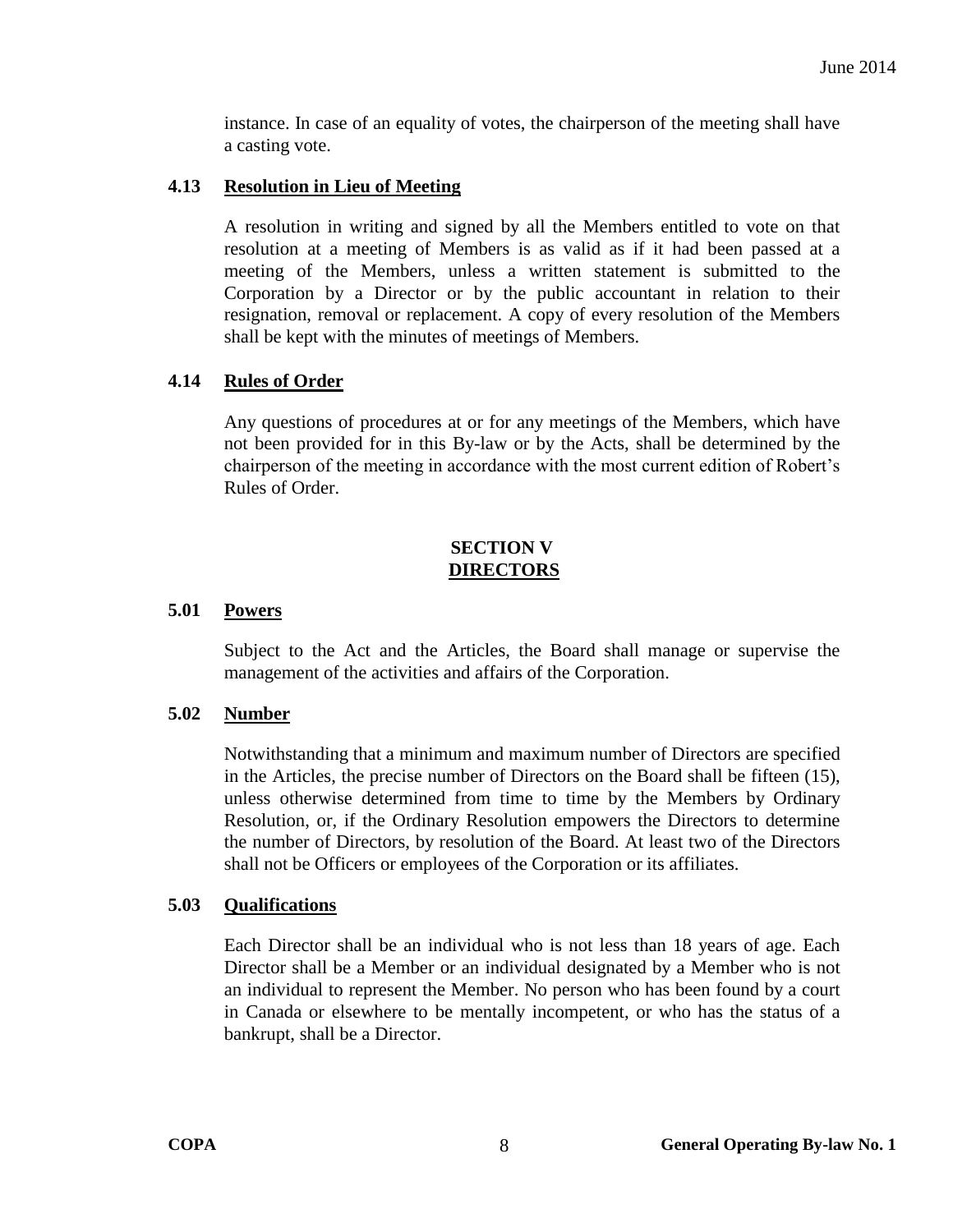## <span id="page-11-0"></span>**5.04 Election**

Subject to the Articles, all Directors, otherwise not disqualified under the Act, shall be duly elected by the Members at an Annual meeting at which an election is required. Every election of Directors shall be carried out with reference to the report of the Nominating Committee and shall be in conformity with the requirements as to Board composition set forth in section 5.05.

# <span id="page-11-1"></span>**5.05 Board Composition**

The Nominating Committee's report will include a slate of candidates for election to the Board which will reflect the following Board composition:

- (a) one (1) Director from Newfoundland and Labrador:
- (b) two (2) Directors from either Prince Edward Island, Nova Scotia or New Brunswick;
- (c) two (2) Directors from Quebec;
- (d) three (3) Directors from Southern Ontario (the area of Ontario with a Postal Code beginning with other than "P");
- (e) one (1) Director from Northern Ontario (the area of Ontario with the Postal Code beginning with "P");
- (f) one (1) Director from Manitoba and Nunavut,,
- (g) one (1) Director from Saskatchewan;
- (h) two (2) Directors from Alberta and the Northwest Territories; and
- (i) two (2) Directors from British Columbia and the Yukon.

## <span id="page-11-2"></span>**5.06 Term**

The Directors shall be elected and shall retire in rotation every four (4) years. At the first meeting of Members immediately after passage of this By-law, approximately one half  $(1/2)$  of the Board, comprised of the Directors from Newfoundland and Labrador, Nova Scotia, Prince Edward Island, New Brunswick, Northern Ontario, Manitoba and Nunavut, Saskatchewan, Alberta and the Northwest Territories shall be elected to hold office until the close of the annual meeting of Members next following and approximately one half  $(1/2)$ comprised of the Directors from Quebec, Southern Ontario, British Columbia and the Yukon shall be elected to hold office until the close of the third annual meeting of Members next following and subsequently at every second annual meeting of Members thereafter, members of the Board shall be elected to fill the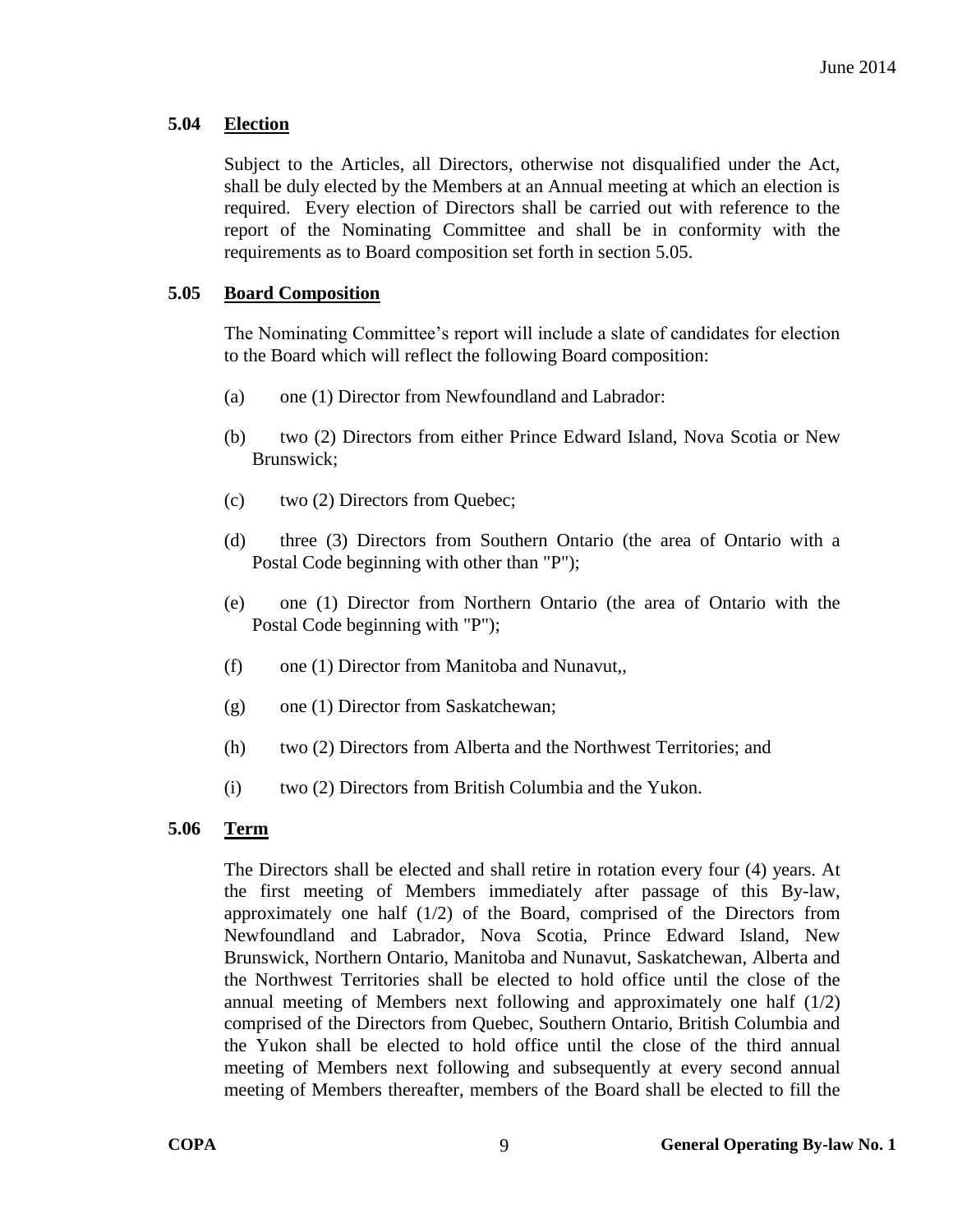position of those members of the Board whose term of office has expired and each Director so elected shall hold office until the close of the fourth (4th) meeting of Members after his or her election.

## <span id="page-12-1"></span><span id="page-12-0"></span>**5.07 Ceasing to Hold Office**

A Director ceases to hold office when the Director:

- a) dies
- b) resigns
- c) is removed from office by the Members in accordance with section 5.09
- d) no longer fulfills all of the qualifications to be a Director set out in section 5.03
- e) is absent from three consecutive Board meetings without reasonable cause
- f) is found to be in non-compliance with Disclosure of Interest as set out in section 5.12; or
- g) is found to be in non-compliance with Confidentiality as set out in section 5.13.

For 5.07 d) through g) inclusive, it is at the sole discretion of the Board of Directors by a two-thirds majority vote to determine whether or not a Board member should be removed. Where a person is no longer a Director, then such person shall be deemed to have also automatically resigned as an Officer and/or a committee member, as applicable, provided that the Board may in its discretion subsequently re-appoint such individual as an Officer or committee member if the Board deems it appropriate in the circumstances.

## **5.08 Resignation**

A resignation of a Director becomes effective at the time a written resignation is sent to the Corporation or at the time specified in the resignation, whichever is later.

## <span id="page-12-2"></span>**5.09 Removal**

The Members may, by Ordinary Resolution, passed at a meeting of Members, remove any Director from office before the expiration of the Director's term and may elect a qualified individual to fill the resulting vacancy for the remainder of the term of the Director so removed, failing which such vacancy may be filled by the Board.

# <span id="page-12-3"></span>**5.10 Filling Vacancies**

In accordance with and subject to the Act and the Articles, a quorum of the Board may fill a vacancy in the Board, except a vacancy resulting from an increase in the number or the minimum or maximum number of Directors, or from a failure of the Members to elect the number of Directors required to be elected at any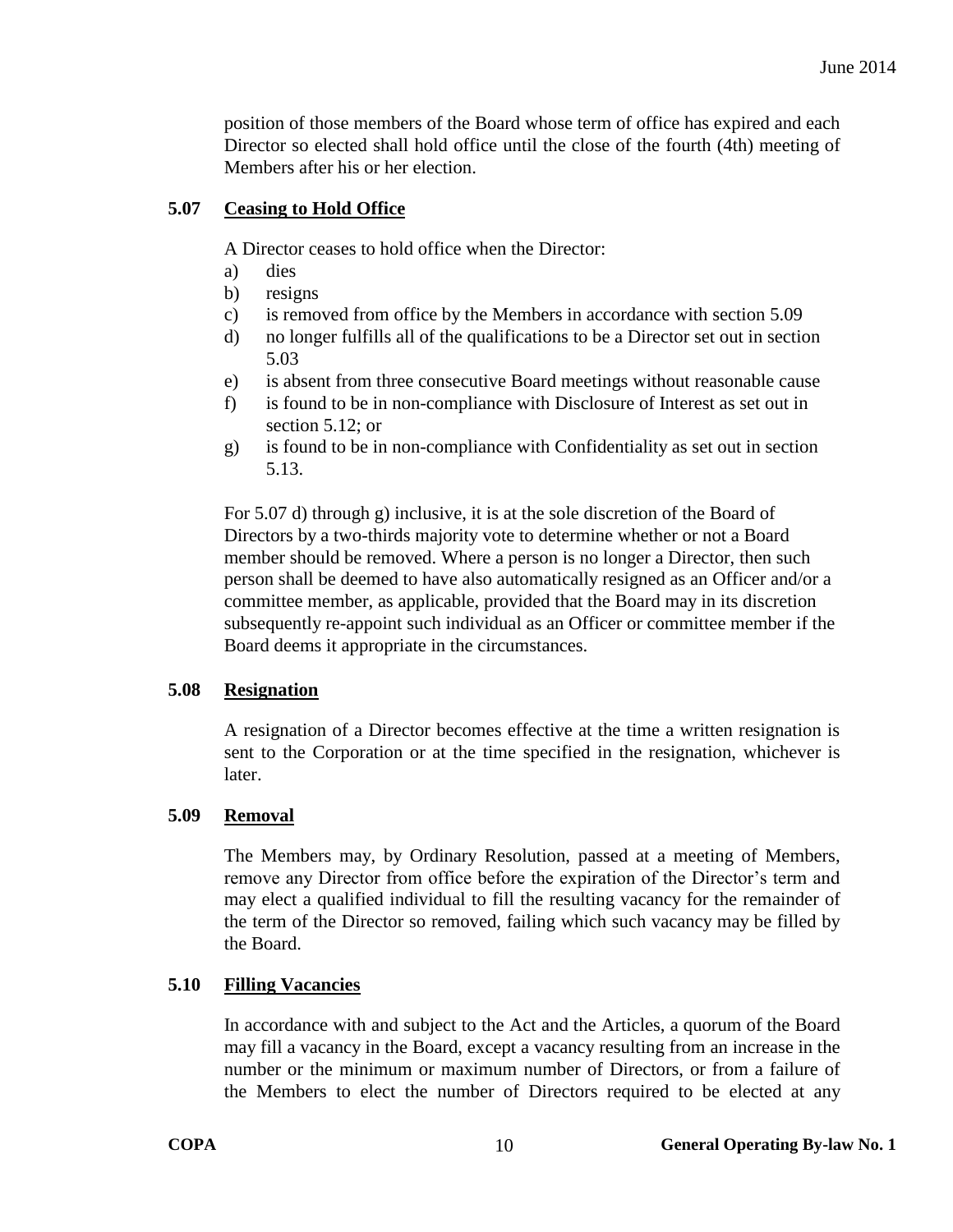meeting of Members. If there is not a quorum of the Board, or if the vacancy has arisen from a failure of the Members to elect the number of Directors required to be elected at any meeting of Members, the Board shall forthwith call a special meeting of Members to fill the vacancy. If the Board fails to call such meeting or if there are no Directors then in office, any Member may call the meeting. A Director appointed or elected to fill a vacancy holds office for the unexpired term of their predecessor.

### <span id="page-13-0"></span>**5.11 Delegation**

Subject to the Act, the Board may appoint from their number a managing director or a committee of Directors (which may be referred to as an executive committee) and delegate to the managing director or committee any of the powers of the Board, except those which may not be delegated by the Board pursuant to subsection 138(2) of the Act. Unless otherwise determined by the Board, such a committee shall have the power to fix its quorum at not less than a majority of its Members, to elect its chair and to otherwise regulate its procedure.

#### <span id="page-13-1"></span>**5.12 Disclosure of Interest**

Every Director and Officer shall disclose to the Corporation the nature and extent of any interest that the Director or Officer has in a material contract or material transaction, whether made or proposed, with the Corporation, in accordance with the manner and timing provided in the Act.

## <span id="page-13-2"></span>**5.13 Confidentiality**

Every Director, Officer, committee member, employee and volunteer, shall respect the confidentiality of matters brought before the Board or before any committee of the Board. Employees and volunteers shall also keep confidential matters that come to their attention as part of their employment or volunteer activities.

#### <span id="page-13-3"></span>**5.14 Indemnification**

The Corporation shall provide present or former Directors or Officers and their heirs and assigns with the indemnification described in section 151 of the Act.

#### **SECTION VI MEETINGS OF DIRECTORS**

#### <span id="page-13-5"></span><span id="page-13-4"></span>**6.01 Calling of Meetings**

Meetings of the Board may be called by the Chair of the Board, the Vice-Chair of the Board or any two (2) Directors at any time.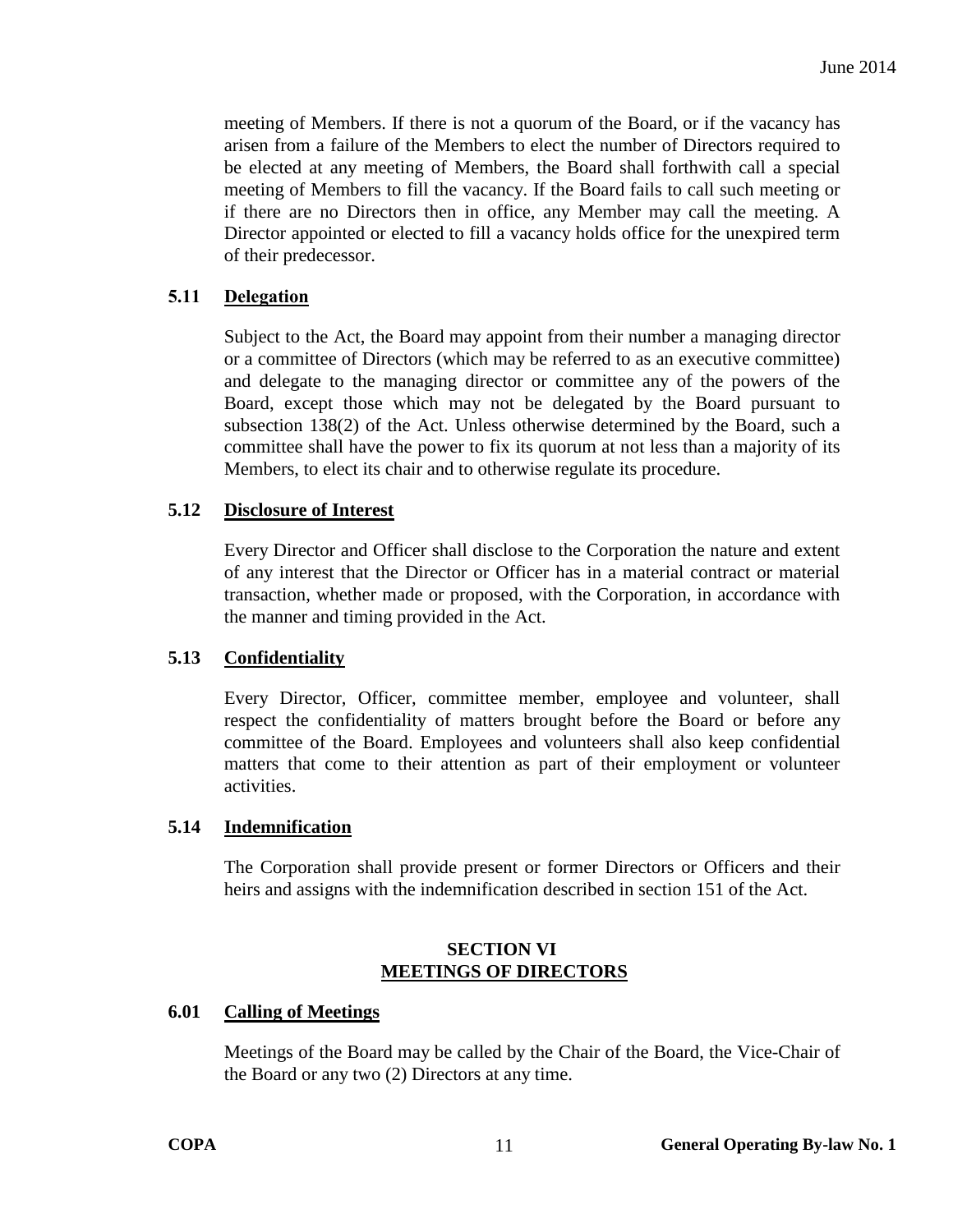## <span id="page-14-0"></span>**6.02 Place of Meetings**

Meetings of the Board may be held at the head office of the Corporation or at any other place within or outside of Canada, as the Board may determine.

# <span id="page-14-1"></span>**6.03 Notice of Meeting**

Notice of the time and place for the holding of a meeting of the Board shall be given in the manner provided in section [9.01](#page-18-3) of this By-law to every Director of the Corporation not less than forty-five (45) days before the time when the meeting is to be held. Notice of a meeting shall not be necessary if all of the Directors are present, and none objects to the holding of the meeting, or if those absent have waived notice of or have otherwise signified their consent to the holding of such meeting. Notice of an adjourned meeting is not required if the time and place of the adjourned meeting is announced at the original meeting. Unless the By-law otherwise provides, no notice of meeting need specify the purpose or the business to be transacted at the meeting except that a notice of meeting of Directors shall specify any matter referred to in subsection 138(2) of the Act that is to be dealt with at the meeting.

# <span id="page-14-2"></span>**6.04 Regular Meetings**

The Board may appoint a day or days in any month or months for regular meetings of the Board at a place and hour to be named. A copy of any resolution of the Board fixing the place and time of such regular meetings of the Board shall be sent to each Director forthwith after being passed, but no other notice shall be required for any such regular meeting except if notice is required to be given because a matter referred to in subsection 138(2) is to be dealt with at the meetings.

## <span id="page-14-3"></span>**6.05 Participation at Meeting by Telephone or Electronic Means**

If all of the Directors consent, a Director may, in accordance with the Regulations, participate in a Board meeting, by means of a telephonic, electronic or other communications facility that permits all participants to communicate adequately with each other during the meeting. A Director participating in the meeting by such means shall be deemed for the purposes of the Act to have been present at that meeting. A consent pursuant to this section may be given before or after the meeting to which it relates and may be given with respect to all meetings of the Board and committees of the Board.

## <span id="page-14-4"></span>**6.06 Quorum**

A majority of the number of Directors specified or determined in accordance with section 5.02 constitutes a quorum at any meeting of the Board. For the purpose of determining quorum, a Director may be present in person, or, if authorized under this By-law, by teleconference and/or by other electronic means.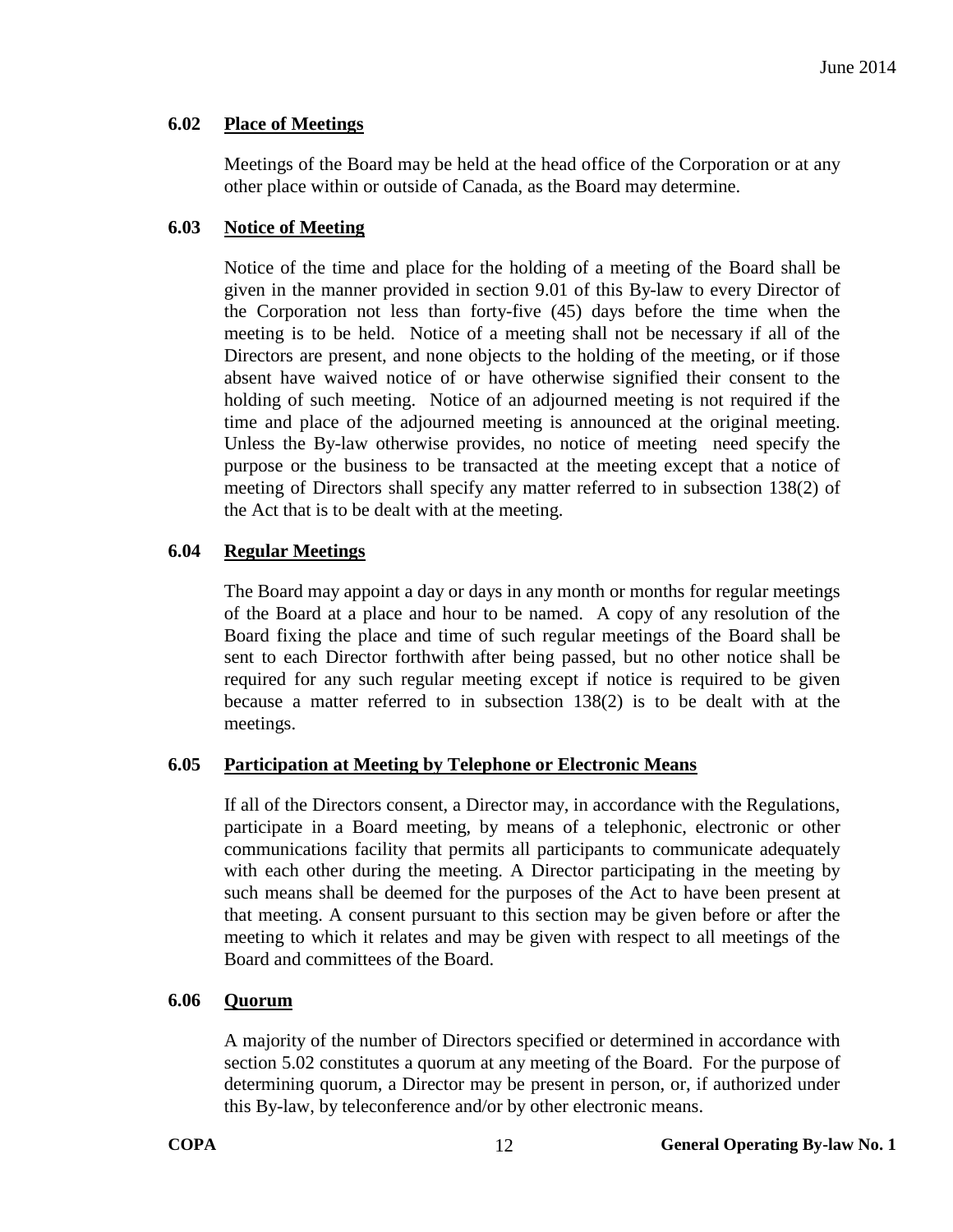#### <span id="page-15-0"></span>**6.07 Votes to Govern**

Each Director may exercise one (1) vote. At all meetings of the Board, every question shall be decided by a majority of the votes cast on the question. The chairperson of the meeting shall not vote at the first instance. In case of an equality of votes, the chairperson of the meeting shall have a casting vote.

#### <span id="page-15-1"></span>**6.08 Resolutions in Writing**

A resolution in writing, signed by all the Directors entitled to vote on that resolution at a Board meeting, shall be as valid as if it had been passed at a Board meeting. A copy of every such resolution in writing shall be kept with the minutes of the proceedings of the Board or committee of Directors.

#### **SECTION VII COMMITTEES**

#### <span id="page-15-3"></span><span id="page-15-2"></span>**7.01 Nominating Committee**

The Board of Directors will appoint a Nominating Committee as often as may be required. The Nominating Committee will be comprised of a minimum of three (3) committee members that are Members of the Corporation. The primary task of the Nominating Committee shall be to recruit and secure strong balanced leadership for the Corporation. In particular, the duties of the Nominating Committee will be as follows:

- (a) solicit from the Members of the Corporation and other individuals a slate of one or more candidates for each Director's office which will be vacant and for which an election is to be held at the annual meeting; and
- (b) for members who are resident outside of Canada, receive registration to vote for each position in any single Region of their choice.
- (c) provide a report to the Board, along with any required information, no later than sixty (60) days before the annual general meeting and to participate in presentation of the report at the annual general meeting in each year.

#### <span id="page-15-4"></span>**7.02 Executive Committee**

The Executive Committee shall be composed of the Officers, including the President and Chief Executive Officer who shall not be entitled to vote. The Executive Committee is responsible for carrying out any duties the Board may delegate to it, except those powers which may not be delegated by the Board pursuant to subsection 138(2) of the Act. Unless otherwise determined by the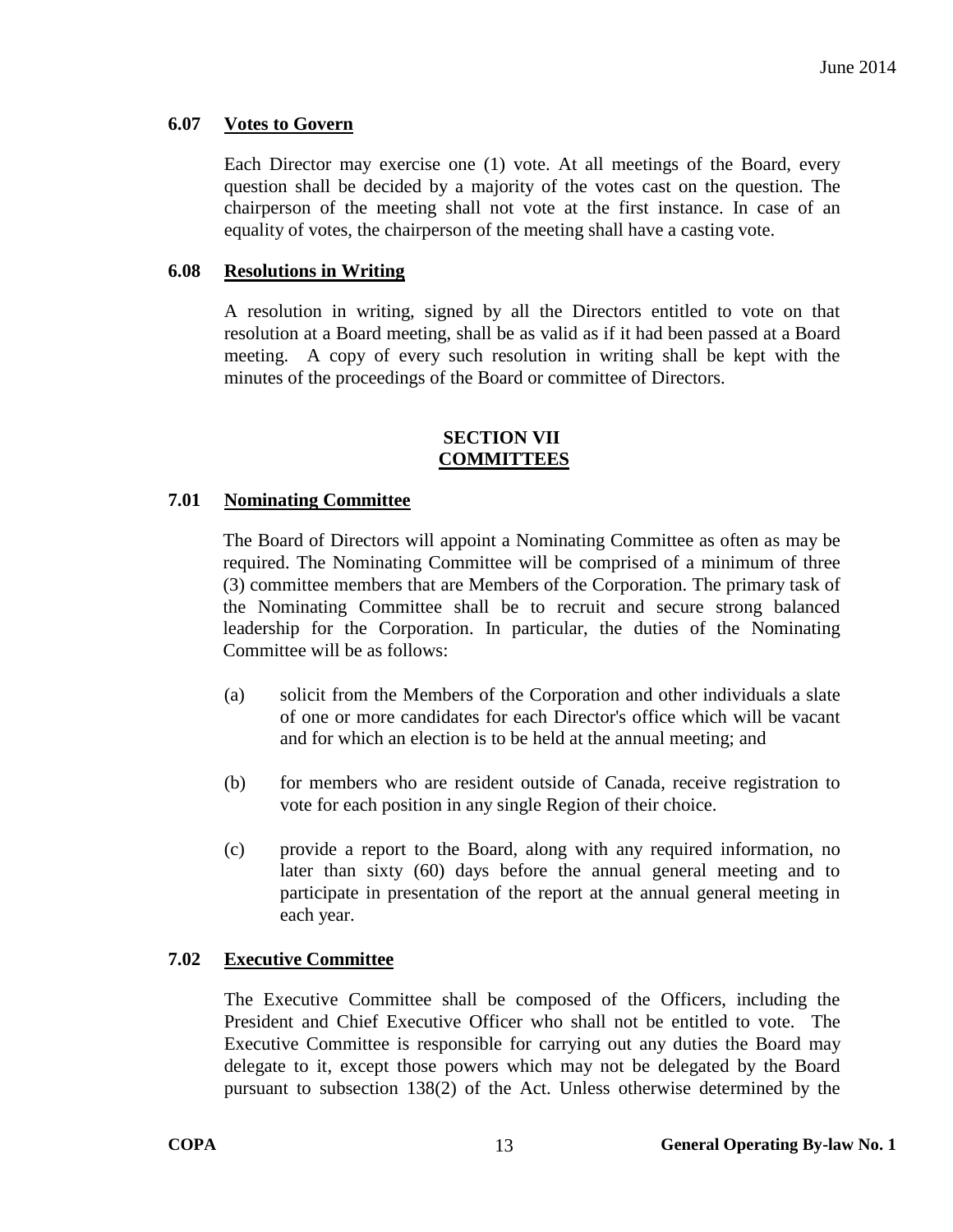Board, such a committee shall have the power to fix its quorum at not less than a majority of its members and to otherwise regulate its procedure.

#### <span id="page-16-0"></span>**7.03 Audit Committee**

The Audit Committee shall be composed of not less than three directors, a majority of whom are not officers or employees of the corporation or any of its affiliates. The Treasurer of the Corporation shall be the Chair of Audit Committee.

- (a) The Audit Committee shall review the financial statements of the corporation before they are approved under section 178.
- (b) The Corporation shall send the public accountant notice of the time and place of any meeting of the Audit Committee. The public accountant is entitled to attend the meeting at the expense of the Corporation and be heard, and shall attend every meeting of the committee if requested to do so by one of its members.
- (c) The public accountant or a member of the audit committee may call a meeting of the committee.

## <span id="page-16-1"></span>**7.04 Other Committees**

The Board may from time to time appoint any committee or other advisory body, as it deems necessary or appropriate for such purposes and, subject to the Act, with such powers as the Board shall see fit. Any committee member may be removed by the Board. Unless otherwise determined by the Board, a committee shall have the power to fix its quorum at not less than a majority of its members, to elect its chairperson and to otherwise regulate its procedure.

#### **SECTION VIII OFFICERS**

#### <span id="page-16-3"></span><span id="page-16-2"></span>**8.01 Appointment**

The Board may designate the offices of the Corporation, appoint Officers, specify their duties and, subject to the Act, delegate to such Officers the power to manage the affairs of the Corporation. A Director may be appointed to any office of the Corporation. An Officer may, but need not be, a Director unless this By-law otherwise provides. Two or more offices may be held by the same person.

#### <span id="page-16-4"></span>**8.02 Description of Offices**

Unless otherwise specified by the Board (which may, subject to the Act, modify, restrict or supplement such duties and powers), the offices of the Corporation, if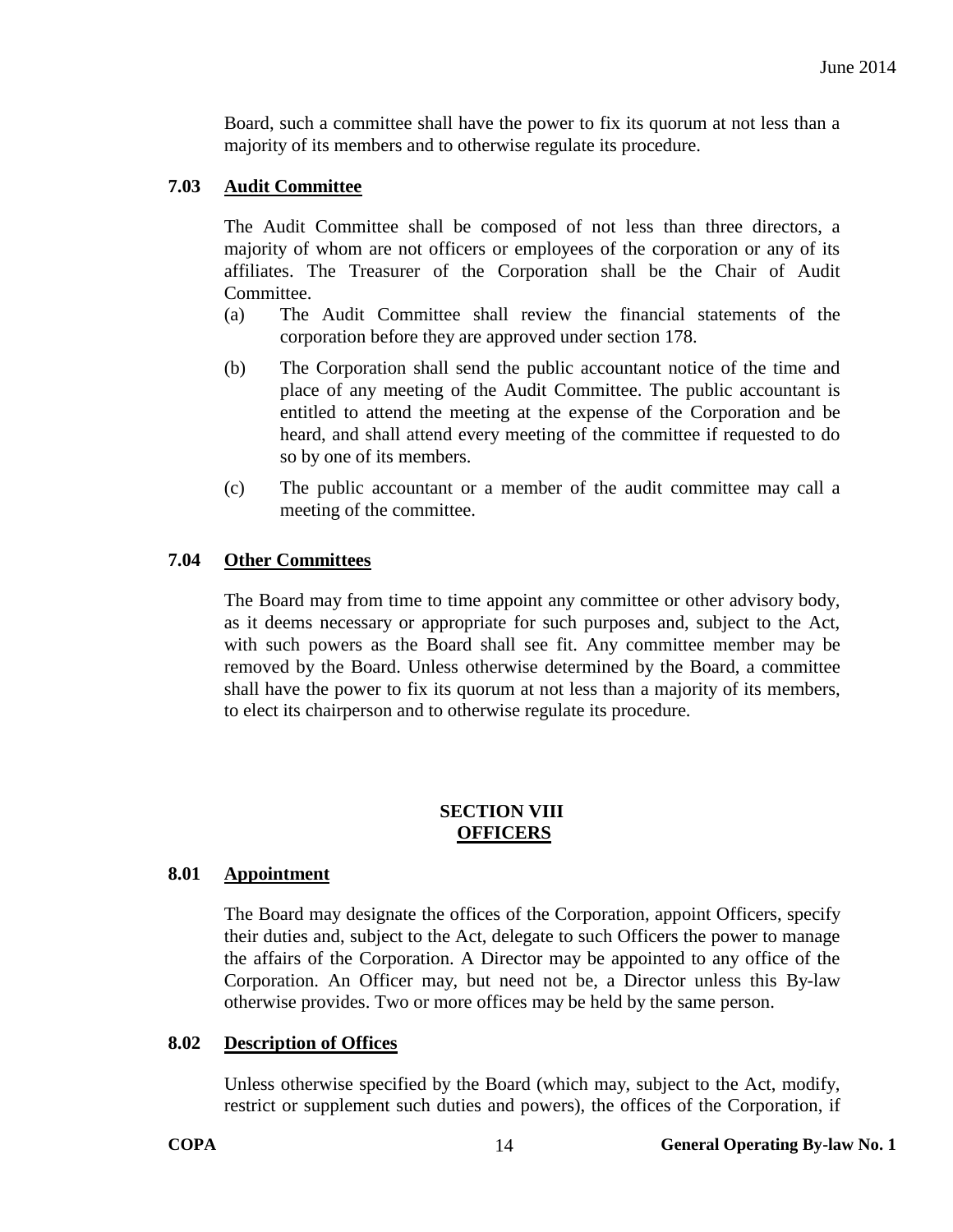designated and if Officers are appointed thereto, shall have the following duties and powers associated therewith, as well as such other duties and powers as the Board may specify from time to time:

- (a) **Chair of the Board** The Chair of the Board shall be a Director. The Chair of the Board shall, when present, preside at all meetings of the Board and of the Members.
- (b) **Eastern Vice-Chair of the Board** The Vice-Chair of the Board, if one is to be appointed, shall be a Director. If the Chair of the Board is absent or is unable or refuses to act, the Vice-Chair of the Board with the most seniority shall, when present, preside at all meetings of the Board and of the Members. In the event that both Vice-Chairs have equal seniority, the Eastern Vice-Chair shall assume the responsibilities of the Chair of the Board.
- (c) **Western Vice-Chair of the Board** The Vice-Chair of the Board, if one is to be appointed, shall be a Director. If the Chair of the Board is absent or is unable or refuses to act, the Vice-Chair of the Board with the most seniority shall, when present, preside at all meetings of the Board and of the Members.
- (d) **Secretary** If appointed, the Secretary shall be a Director and shall attend and be the Secretary of all meetings of the Board, Members and committees of the Board. The Secretary shall enter or cause to be entered in the Corporation's minute book, minutes of all proceedings at such meetings; the Secretary shall give, or cause to be given, as and when instructed, notices to Members, Directors, the public accountant and members of committees; the Secretary shall be the custodian of all books, papers, records, documents and other instruments belonging to the Corporation.
- (e) **Treasurer** The Treasurer shall be a Director and shall be responsible for the maintenance of proper accounting records in compliance with the Act as well as the deposit of money, the safekeeping of securities and the disbursement of funds of the Corporation; whenever required, the Treasurer shall render to the Board an account of all such person's transactions as Treasurer and of the financial position of the Corporation.
- (f) **President and Chief Executive Officer** The President and Chief Executive Officer, if one is to be appointed, shall, subject to the authority of the Board, be responsible for the direct and actual supervision and charge over the day-to-day operations of the Corporation. The President and Chief Executive Officer shall be entitled to receive notice of and attend meetings of the Board, unless specifically excluded by a resolution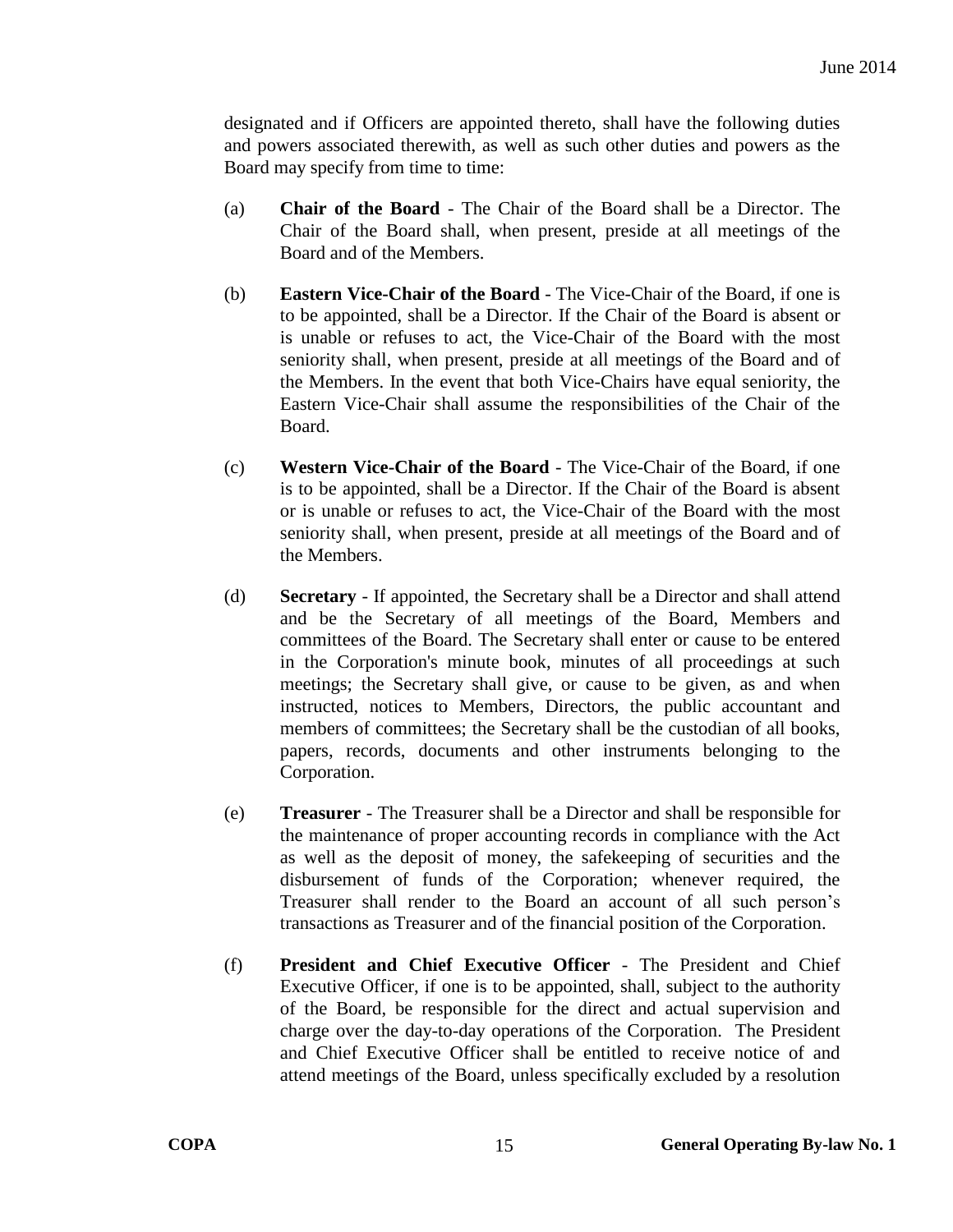of the Board. The authority of the President and Chief Executive Officer shall be specified by the Board in operating policies

The Board may from time to time and subject to the Act, vary, add to or limit the powers and duties of any Officer.

## <span id="page-18-0"></span>**8.03 Term of Office**

Officers, other than the President and Chief Executive Officer whose term of office is at the pleasure of the Board, shall hold their position for a period of two (2) years, or, in those cases where an Officer is appointed by the Board to fill a vacancy during the year, until the first meeting of the Board immediately following the annual general meeting.

# <span id="page-18-1"></span>**8.04 Vacancy in Office**

In the absence of a written agreement to the contrary, the Board may remove, whether for cause or without cause, any Officer of the Corporation. Unless so removed, an Officer shall hold office until the earlier of:

- (a) the Officer's successor being appointed;
- (b) the Officer's resignation;
- (c) such Officer ceasing to be a Director (if a necessary qualification of this appointment); or
- (d) such Officer's death.

If the office of any Officer of the Corporation shall be or become vacant, the Board may appoint a person to fill such vacancy.

## **SECTION IX NOTICES**

## <span id="page-18-3"></span><span id="page-18-2"></span>**9.01 Method of Giving Notices**

Subject to [4.01](#page-7-1) and [6.03,](#page-14-1) any notice to be given (which term includes sent, delivered or served) pursuant to the Act, the Articles, the By-laws or otherwise to a Member, Director, Officer, member of a committee of the Board, or the public accountant shall be sufficiently given:

(a) if delivered personally to the person to whom it is to be given or if delivered to such person's address as shown in the records of the Corporation or in the case of notice to a Director to the latest address as shown in the last notice that was filed by the Corporation in accordance with the Act and received by Corporations Canada; or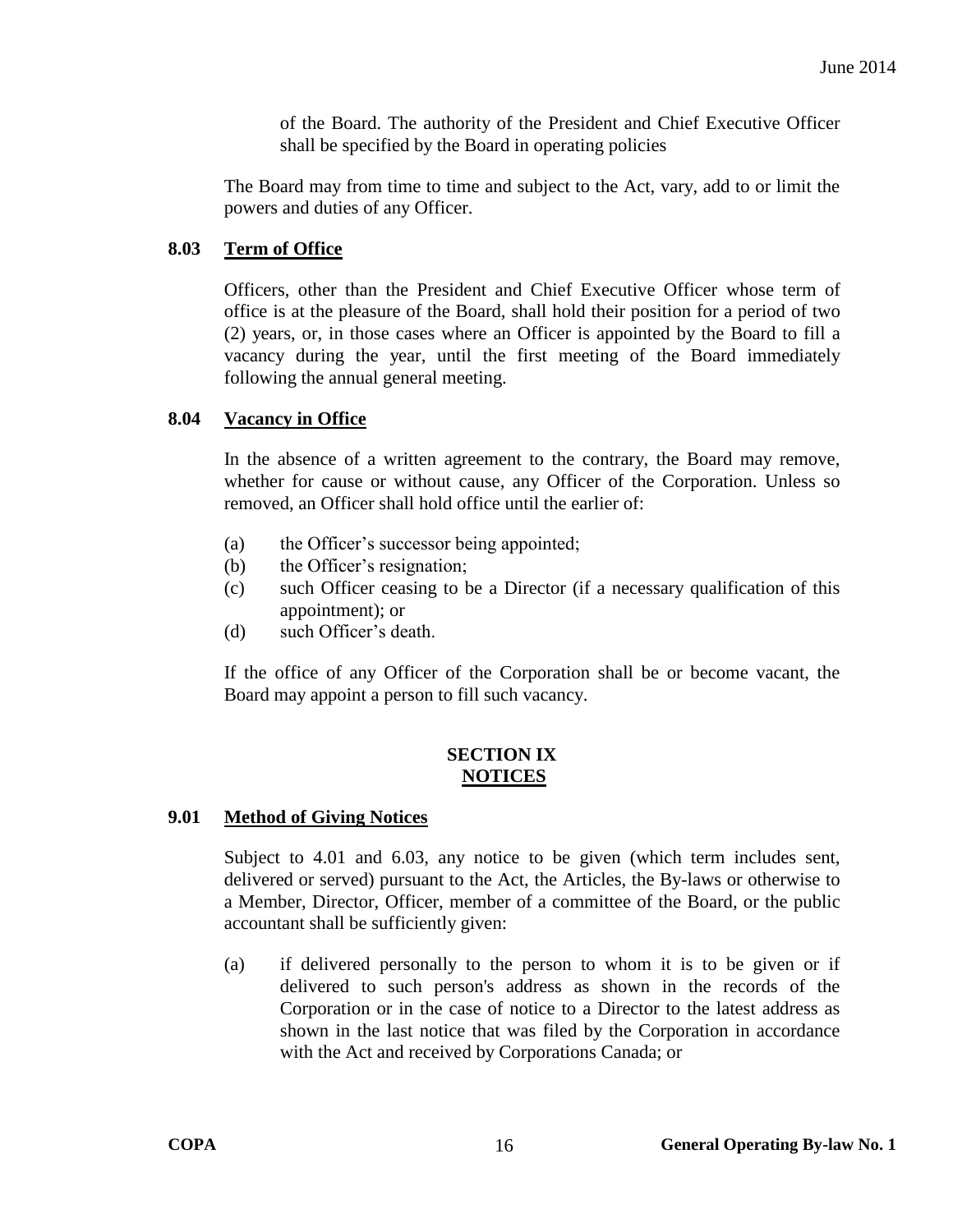- (b) if mailed to such person at such person's recorded address by prepaid ordinary or air mail; or
- (c) if sent to such person by telephonic, electronic or other communication facility at such person's recorded address for that purpose; or
- (d) if provided in the form of an electronic document in accordance with the Act.

A notice so delivered shall be deemed to have been given when it is delivered personally or to the recorded address as aforesaid; a notice so mailed shall be deemed to have been given when deposited in a post office or public letter box; and a notice so sent by any means of transmitted or recorded communication shall be deemed to have been given when dispatched or delivered to the appropriate communication company or agency or its representative for dispatch. The Secretary may change or cause to be changed the recorded address of any Member, Director, Officer, public accountant, or member of a committee of the Board in accordance with any information believed by the Secretary to be reliable. The declaration by the Secretary that notice has been given pursuant to this Bylaw shall be sufficient and conclusive evidence of the giving of such notice. The signature of any Director or Officer of the Corporation to any notice or other document to be given by the Corporation may be written, stamped, type-written or printed or partly written, stamped, type-written or printed.

## <span id="page-19-0"></span>**9.02 Computation of Time**

Where a given number of days' notice or notice extending over a period is required to be given under the By-laws, the day of service, posting or other delivery of the notice shall not, unless it is otherwise provided, be counted in such number of days or other period.

## <span id="page-19-1"></span>**9.03 Undelivered Notices**

If any notice given to a Member is returned on two consecutive occasions because such Member cannot be found, the Corporation shall not be required to give any further notices to such Member until such Member informs the Corporation in writing of his or her new address.

## <span id="page-19-2"></span>**9.04 Omissions and Errors**

The accidental omission to give any notice to any Member, Director, Officer, member of a committee of the Board or public accountant, or the non-receipt of any notice by any such person where the Corporation has provided notice in accordance with the By-law or any error in any notice not affecting its substance shall not invalidate any action taken at any meeting to which the notice pertained or otherwise founded on such notice.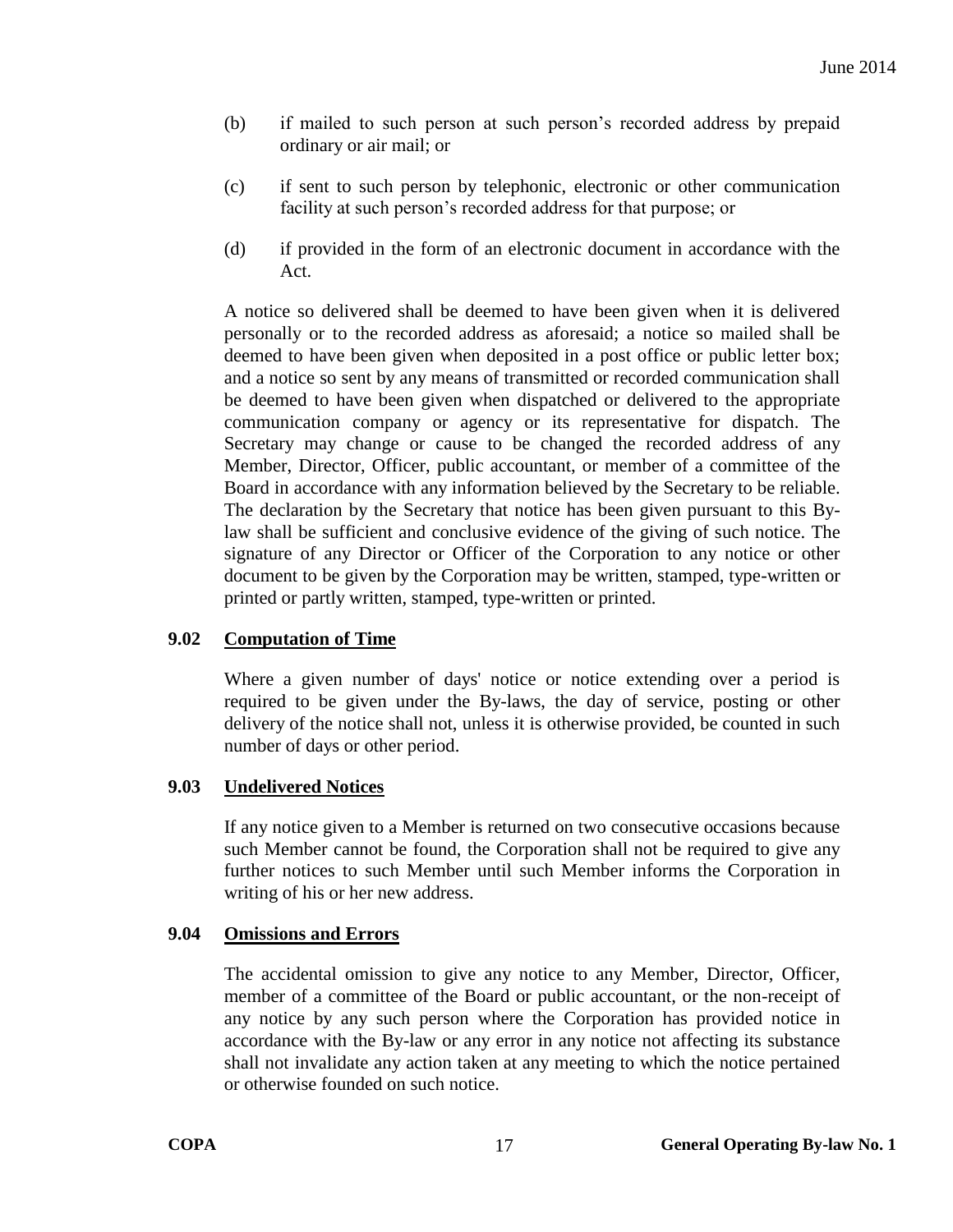#### <span id="page-20-0"></span>**9.05 Waiver of Notice**

Any Member, proxyholder, Director, Officer, member of a committee of the Board or public accountant may waive or abridge the time for any notice required to be given to such person, and such waiver or abridgement, whether given before or after the meeting or other event of which notice is required to be given shall cure any default in the giving or in the time of such notice, as the case may be. Any such waiver or abridgement shall be in writing except a waiver of notice of a meeting of Members or of the Board or of a committee of the Board, which may be given in any manner.

#### **SECTION X AMENDMENTS**

#### <span id="page-20-2"></span><span id="page-20-1"></span>**10.01 Amendment of Articles**

The Articles of the Corporation may only be amended if the amendment is sanctioned by a Special Resolution of the Members. Any amendment to the Articles is effective on the date shown in the certificate of amendment.

#### <span id="page-20-3"></span>**10.02 Amendment of By-laws**

Subject to the Act, the Board may by Special Resolution, make, amend or repeal any By-laws that regulate the activities or affairs of the Corporation. Any such By-law amendment or repeal shall be effective from the date of the Special Resolution of the Members approving such By-law amendment or repeal. A Board resolution is not required to make, amend or repeal any By-law which is made pursuant to subsection 197(1) of the Act.

**ENACTED** by the Directors of the Corporation this \_\_\_\_ day of

Chair of the Board

\_\_\_\_\_\_\_\_\_\_\_\_\_\_\_\_\_\_\_\_\_\_\_\_\_\_\_\_

\_\_\_\_\_\_\_\_\_\_\_\_\_\_\_\_\_\_\_\_\_\_\_\_\_\_\_\_

Secretary

**CONFIRMED** by the Members of the Corporation this \_\_\_ day of \_\_\_\_\_\_\_\_\_\_\_\_\_\_\_\_\_\_\_

**COPA 18 General Operating By-law No. 1**